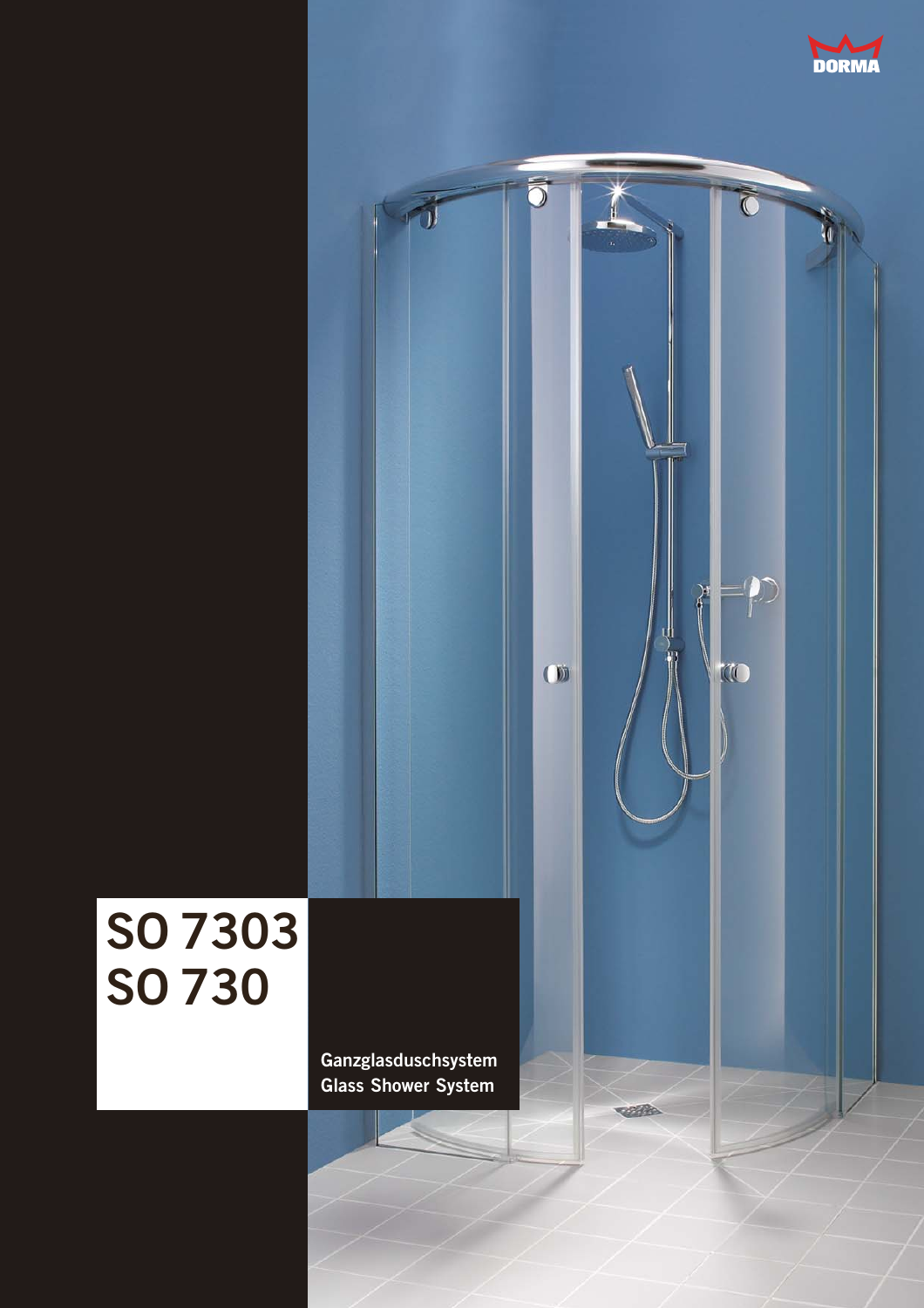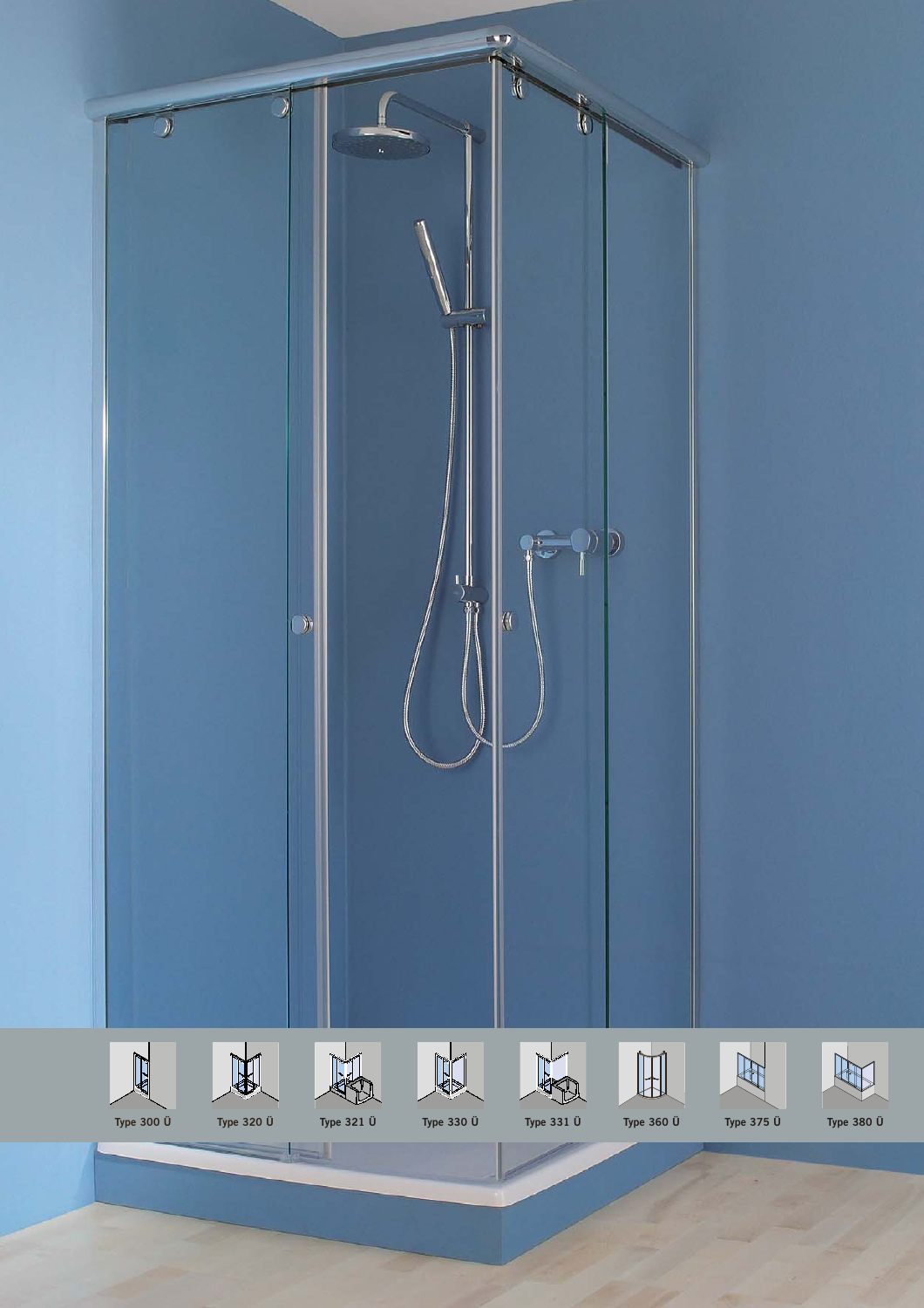## **Ganzglasduschsysteme Glass Shower Systems SO 7303 / SO 730**

Das Schiebetürsystem mit Feinheiten. Durch die Überlappung der Türflügel und Fixteile wird der filigrane Gesamteindruck nicht durch zusätzliche Dichtprofile beeinträchtigt. Der Schiebetürmechanismus ist durch die Konstruktion des oberen Rahmenprofils weitestgehend vor Spritzwasser geschützt und garantiert somit eine lange und störungsfreie Lebensdauer.

Die Schiebetürduschen der Produktfamilie SO 7303 / SO 730 sind zukünftig in zwei Designvarianten erhältlich: Beim System SO 7303 kommt ein abgerundetes Clipsprofil zum Einsatz. Das System SO 730 verwendet ein eckiges Clipsprofil am oberen Laufrahmenprofil.

The sliding door system with more than a little finesse. The overlap of the door elements and fixed panels ensures that the refined effect is not impaired by additional sealing profiles. The sliding door mechanism is optimally protected from water spray by the construction of the upper frame profile, guaranteeing a long and trouble-free life.

Sliding door showers of the SO 7303 / SO 730 series offer two styling variants: the SO 7303 system featuring a rounded clip profile, and the SO 730 system with its angular clip profile on the top track frame section.



**SO 730 TYPE 320 Ü**



**Beschlag**

Zwei Laufwagen halten und führen jeden Türflügel

## **Fitting**

Each door is guided and held in place by two slide units

> Ü = Überlappende Glas-Glas-Verbindung Overlapping glass-to-glass fittings